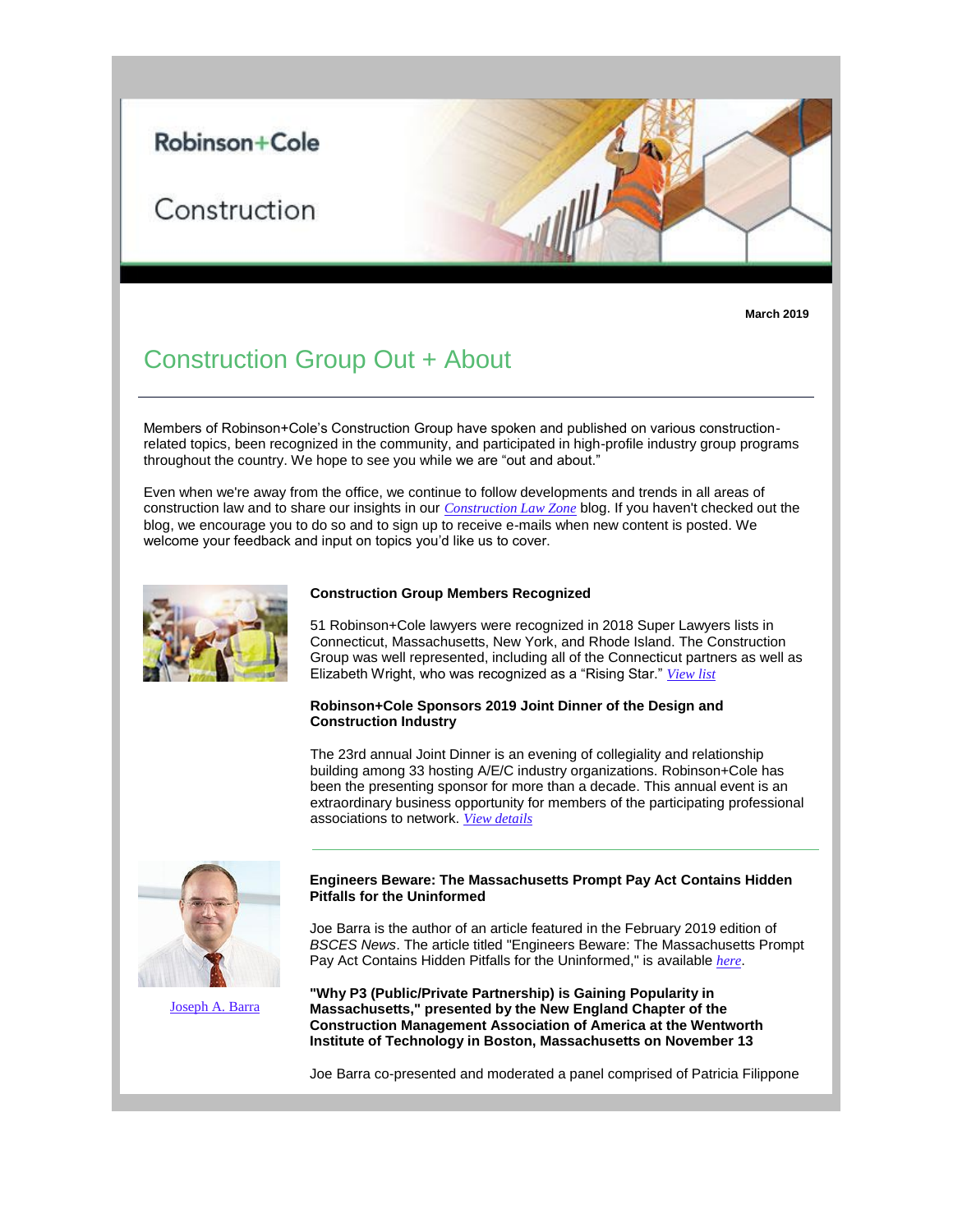(UMBA) and Mark Malmquist (Shawmut Design & Construction) that discussed the strategies and motivations that prompted UMBA to pursue a Public/Private Partnership to develop UMASS/Boston's new dormitory, study lounges, and dining hall.

**"How Will the Massachusetts Retainage Act Affect My Responsibilities on the Project?" at the Boston Society of Civil Engineers Section Boston Day-Summit: Construction Institute Boston Chapter on November 30**

Presented by the BSCES, the full-day seminar included a mix of project case studies, technical reviews, legal issues in construction, technology and innovative planning and construction techniques, and specific construction projects and detailed challenges. During his session, Joe examined the application of the Massachusetts Retainage Act to private construction projects in Massachusetts and how the statute changes the traditional paradigm of a project's close-out process with respect to substantial completion and retainage. Robinson+Cole was a sponsor of the summit.



[Dennis C. Cavanaugh](https://protect-us.mimecast.com/s/uGGWCZ6gKRf5w7N6hNg-Zw?domain=r20.rs6.net)

**ELEVATE, Your Career | Next Level, at the University of Connecticut**

Robinson+Cole attorney and UConn Alumni Dennis Cavanaugh introduced a panel at two of the University's ELEVATE events - first, on January 9 at iHeartMedia Headquarters in New York City, and second on January 31 at UConn Hartford Graduate Business Learning Center in Hartford. The events are sponsored by the Cavanaugh Family Foundation and work to bring together UConn Alumni to network and advance their careers.

**IMLA Construction Contracts Drafting Initiative in Houston, Texas on October 17-21**

Dennis Cavanaugh was on a panel that spoke about the International Municipal Lawyers Association's (IMLA) Construction Contracts Drafting Initiative: Construction Manager at Risk (CMAR), which is a building delivery method that requires a commitment by a construction manager to deliver the project within a guaranteed maximum price. This delivery method is especially helpful for municipalities facing large complex projects and, if done properly, can be extremely effective. This year, IMLA's Construction Contract Drafting Initiative (CCDI) provided IMLA members with a forum to engage in substantive discussions regarding effective terms and conditions in construction contracts for public projects utilizing CMAR. Members participated in monthly CCDI teleconferences as a part of this working group to discuss and draft comments and suggested edits to AIA model document A133-2009— construction manager at risk delivery method. The core drafting committee presented the final revisions and the resulting sample documents are available exclusively to IMLA members as an invaluable resource when drafting and negotiating construction contracts.



[Gregory R. Faulkner](https://protect-us.mimecast.com/s/UEC4C1wMoDHM06Y4hmljY0?domain=r20.rs6.net)

# **Gregory Faulkner Elected to Associated General Contractors of Connecticut Board of Directors**

In February 2019, Greg was elected to the board of directors of the Associated General Contractors of Connecticut (AGC/CT), an organization dedicated to providing leadership and services to its members and to the commercial construction industry. Greg will serve two three-year terms alongside many distinguished executives representing construction industry entities from around the state. *[Read more](https://protect-us.mimecast.com/s/JctEC2kXpECp4VwYTvW6w5?domain=r20.rs6.net)*

**"Management of Legal Exposures," presented by Gregory Faulkner, at the**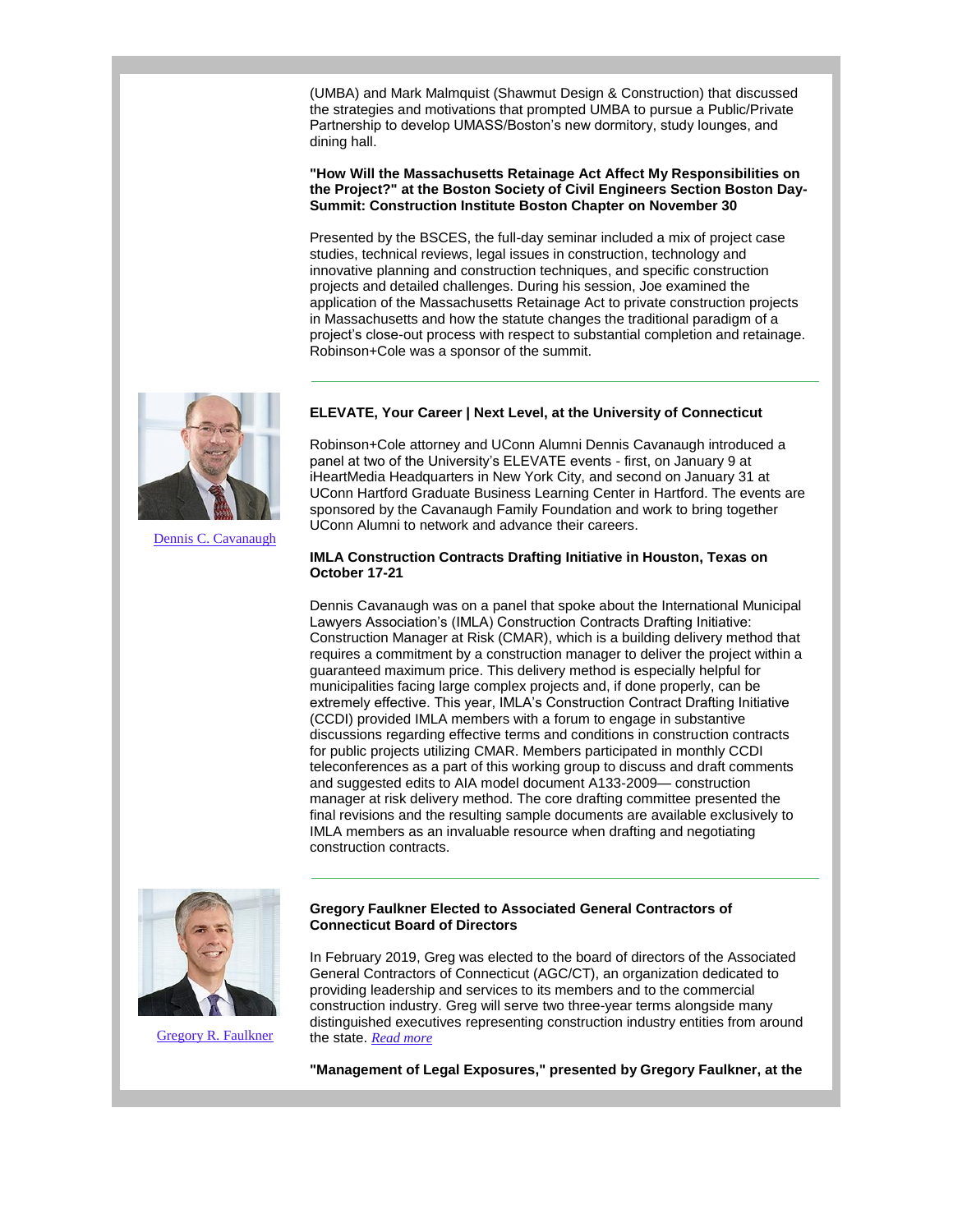## **Construction Institute workshop, in Hartford, Connecticut on December 12**

The workshop was offered as part of CI's Project Management Certification program. Greg has presented at this workshop for the past several years, and it remains one of CI's most well-attended programs. For the second year, the program was structured to provide a two-hour online session, followed by a twohour live presentation. He addressed how early knowledge of potential issues on a project can help mitigate any associated legal consequences and costs. The workshop reviewed potential legal issues that can arise from missteps; examined case law examples that resulted from construction-related issues; and discussed the importance of considering legal hurdles before making decisions.

# **Risk Management Roundtable in New York City on March 20**

Marty Onorato will serve as a panelist for the Risk Management Roundtable, which will present on downstream contractual risk transfer before 20 leading NYC Construction firms. Peter Strniste will serve as a moderator for the panel and Robinson+Cole in a sponsor of the event.

## **Association of Independent Colleges and Universities in Massachusetts (AICUM), in Boston, Massachusetts on December 3**

Marty Onorato and Joe Barra attended the 14th Annual Association of Independent Colleges and Universities in Massachusetts (AICUM) Dinner. AICUM works closely with its member institutions to strengthen higher education, to advocate for need-based financial aid for Massachusetts students, and to address state and federal legislative and regulatory issues. *[More](https://protect-us.mimecast.com/s/ZnUGC4x2rJiBnz1VszxGOq?domain=r20.rs6.net)  [information](https://protect-us.mimecast.com/s/ZnUGC4x2rJiBnz1VszxGOq?domain=r20.rs6.net)*



[Todd R. Regan](https://protect-us.mimecast.com/s/bTtRC5yMvguZzMGJfAfSaW?domain=r20.rs6.net)

# **Todd Regan and Peter Strniste to Attend the NASBP National Conference on April 14**

Planning has started for the NASBP National Conference in Austin, Texas. Additional details will follow. *[More information](https://protect-us.mimecast.com/s/rIYsC68MwjHrgPKNTD0Eah?domain=r20.rs6.net)*

## **Todd Regan to Teach Construction Contract Administration Course for The Construction Management Association of America**

Todd will teach Construction Contract Administration as part of "The Professional Construction Management Course" run by the The Construction Management Association of America (CMAA). *[More information](https://protect-us.mimecast.com/s/E-IPC73MxkHA0zkgF4NqK_?domain=r20.rs6.net)*

## **Todd Regan and Peter Strniste Attend The Fidelity and Surety Law 2019 Midwinter Conference in San Diego in January 16-18**

Todd and Peter attended The Fidelity and Surety Law 2019 Midwinter Conference hosted by the ABA. The fidelity program focused on Ponzi schemes and mercantile bonds, and the surety program reviewed the FSLC publication *The Law of Performance Bonds, 3d.* 



## **Peter Strniste Presents During Commercial Construction & Renovation Summit in Biloxi, Mississippi on January 15-17**

Peter presented a program on "The Ten Most Negotiated Construction Contract Terms" during the 2019 Commercial Construction & Renovation Summit in Biloxi, Mississippi held January 15-17, 2019. The summit was presented by



[Martin A. Onorato](https://protect-us.mimecast.com/s/eyjCC313qGhpPXQkTj1prN?domain=r20.rs6.net)